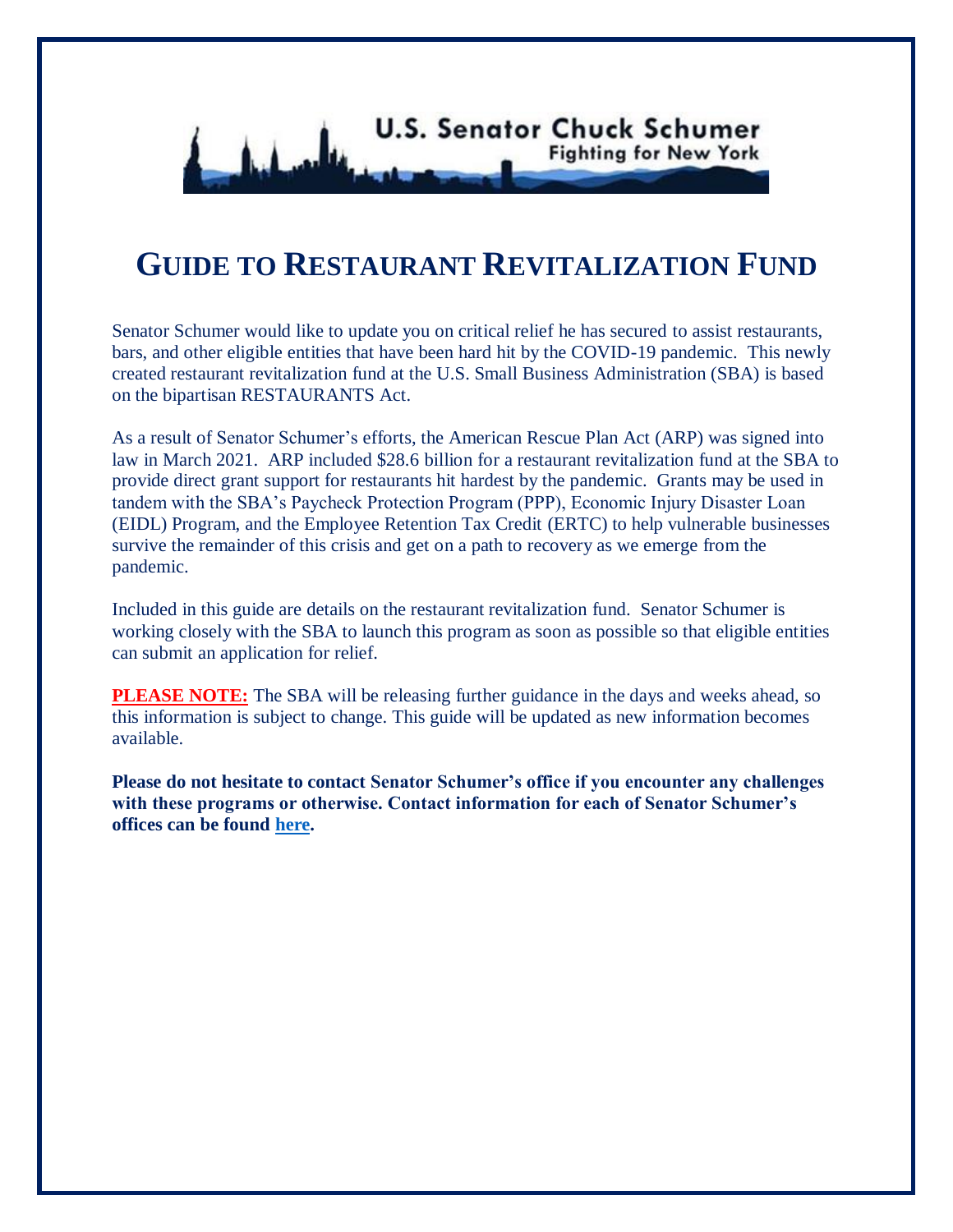# **Program Details**

*Funding Level* – \$28.6 billion, can be refilled

*Program Administrator* – The Small Business Administration (SBA)

#### *Grant Amount Calculation*

A. Established Restaurants – 2019 revenue minus 2020 revenue minus PPP loans

B. Restaurants opened in 2019 – Average of 2019 monthly revenues times 12 minus 2020 revenues

C. Restaurants opened in 2020 – Eligible to receive funding. SBA will be providing further guidance on the calculation

*Grant Maximum* – \$10 million per restaurant group, \$5 million per individual restaurant

*Eligible Applicants –* Food service or drinking establishments, including caterers, brewpubs, taprooms, and tasting rooms, that are not part of an affiliated group with more than 20 locations. An entity cannot be publicly traded or have a pending application under the Save our Stages program and there are limits on the participation of private equity funds.

*Eligible expenses* – Payroll and benefits (not including employee compensation exceeding \$100,000/year), mortgage (no prepayment), rent (no prepayment), utilities, maintenance, supplies (including protective equipment and cleaning materials), food, operational expenses, covered supplier costs as defined by the SBA under the PPP program, sick leave, and any other expenses deemed essential by the Administrator.

*Covered Period* – Grants can be spent on eligible expenses from 2/15/20 through 12/31/21 and the Administrator may extend the period through two years from enactment if conditions warrant.

#### *Certification*

Recipients must certify that current economic conditions make the grant request necessary, that the funds will be used to retain workers, maintain payroll, and make other payments (as specified above), and that the recipient is only applying for and would only receive one grant.

#### *Set Asides*

\$5 billion of the \$28.6 billion total is reserved for restaurants with less than \$500,000 in gross receipts in 2019 for the first 60 days of the program. The SBA Administrator can create other tiers. During the initial 21-day period, the administrator will prioritize awarding grants to eligible entities that are owned or controlled by women or Veterans or are socially and economically disadvantaged businesses, as defined by existing SBA codes.

> **UNITED STATES SENATOR CHUCK SCHUMER GUIDE TO RESTAURANT RELIEF FUND**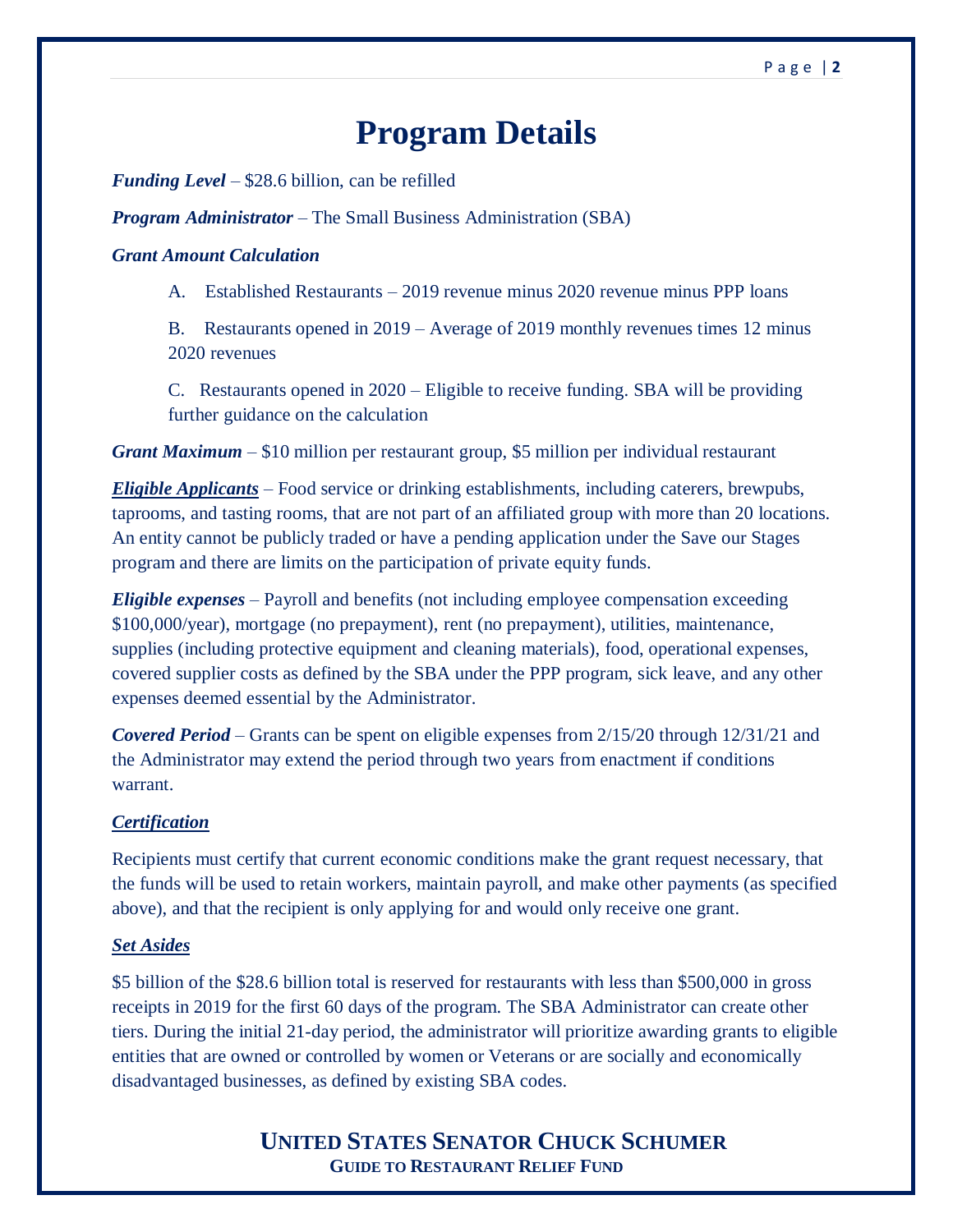## **Frequently Asked Questions**

#### *When do you think the grant program will begin accepting applications?*

We expect it to take weeks from the bill being signed into law for the SBA to develop the necessary guidance to applicants and the application for restaurant owners to apply for a grant.

#### *Who is eligible to receive a grant through this program?*

All food service or drinking establishments, including restaurants, caterers, brewpubs, food stands, food trucks, taprooms, and tasting rooms, that are not part of an affiliated group with more than 20 locations.

#### *Who is NOT eligible?*

Per above, you are not eligible if you are part of an affiliated group with more than 20 locations, regardless of whether those locations do business under the same or multiple names.

You also cannot be publicly traded.

You cannot have a pending application under the Save our Stages program and there are limits on the participation of private equity funds.

State or local government-operated businesses are not eligible.

#### *How do I calculate the amount of grant funding I can expect to receive from the SBA?*

For restaurants in operation before 2019: You take your 2019 gross revenue minus 2020 gross revenue and subtract the total amount of your PPP loans (First and Second, if applicable) you received.

For restaurants that opened in 2019: Take the average of your 2019 monthly gross revenues and multiple that average by 12. Subtract your 2020 revenues from that total, and then and subtract the total amount of your PPP loans (First and Second, if applicable) you received.

For restaurants that opened in 2020: You are eligible to receive funding equal to eligible expenses incurred in 2020.

## *In determining our maximum grant, are we calculating the revenue difference from 2020 and 2019 using gross or net revenue?*

You will be using gross revenue within your calculation.

 **UNITED STATES SENATOR CHUCK SCHUMER GUIDE TO RESTAURANT RELIEF FUND**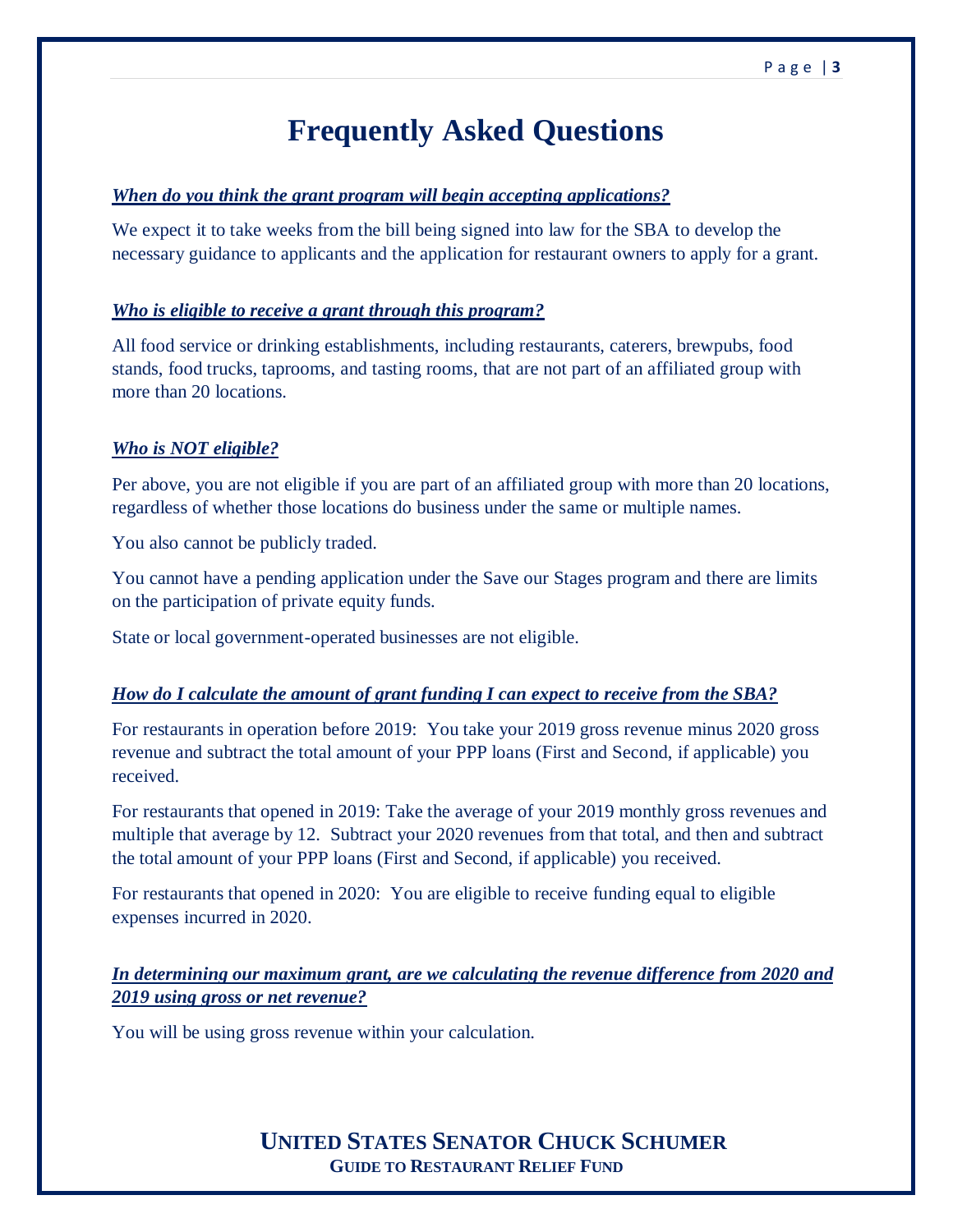## *Does my Employee Retention Tax Credit (ERTC) or EIDL Loan get deducted from the total amount of the grant?*

No, only PPP funds are deducted from the total.

#### *Can I use the ERTC and/or EIDL program with this grant program?*

Yes, you can use both ERTC and EDIL and neither are deducted from your maximum total grant.

#### *What is the maximum grant amount?*

The maximum grant amount is \$5 million per individual restaurant and \$10 million per restaurant group.

#### *Are the grants treated as taxable income by the IRS?*

No.

#### *What are the expenses that are eligible for the grant?*

Payroll and benefits (not including employee compensation exceeding \$100,000/year), mortgage (no prepayment), rent (no prepayment), utilities, maintenance, supplies (including protective equipment and cleaning materials), food, operational expenses, covered supplier costs as defined by the SBA under the Second Draw PPP program, sick leave, and any other expenses deemed essential by the Administrator.

## *When does the grant program expire?*

The program's covered period ends on December 31<sup>st</sup>, 2021, unless the SBA Administrator or Congress extends the date.

## *What if I cannot use my full grant on eligible expenses?*

Any funds not used (or not used on eligible expenses) must be returned to the government.

## *When the SBA starts accepting applications, how do they determine who gets a grant?*

\$5 billion of the \$28.6 billion total is reserved for restaurants with less than \$500,000 in gross receipts in 2019 for the first 60 days of the program. The SBA Administrator can create other tiers. The first 21 days of funds will only be made available to restaurants women or veteranowned, or socially and economically disadvantaged businesses.

## **UNITED STATES SENATOR CHUCK SCHUMER GUIDE TO RESTAURANT RELIEF FUND**